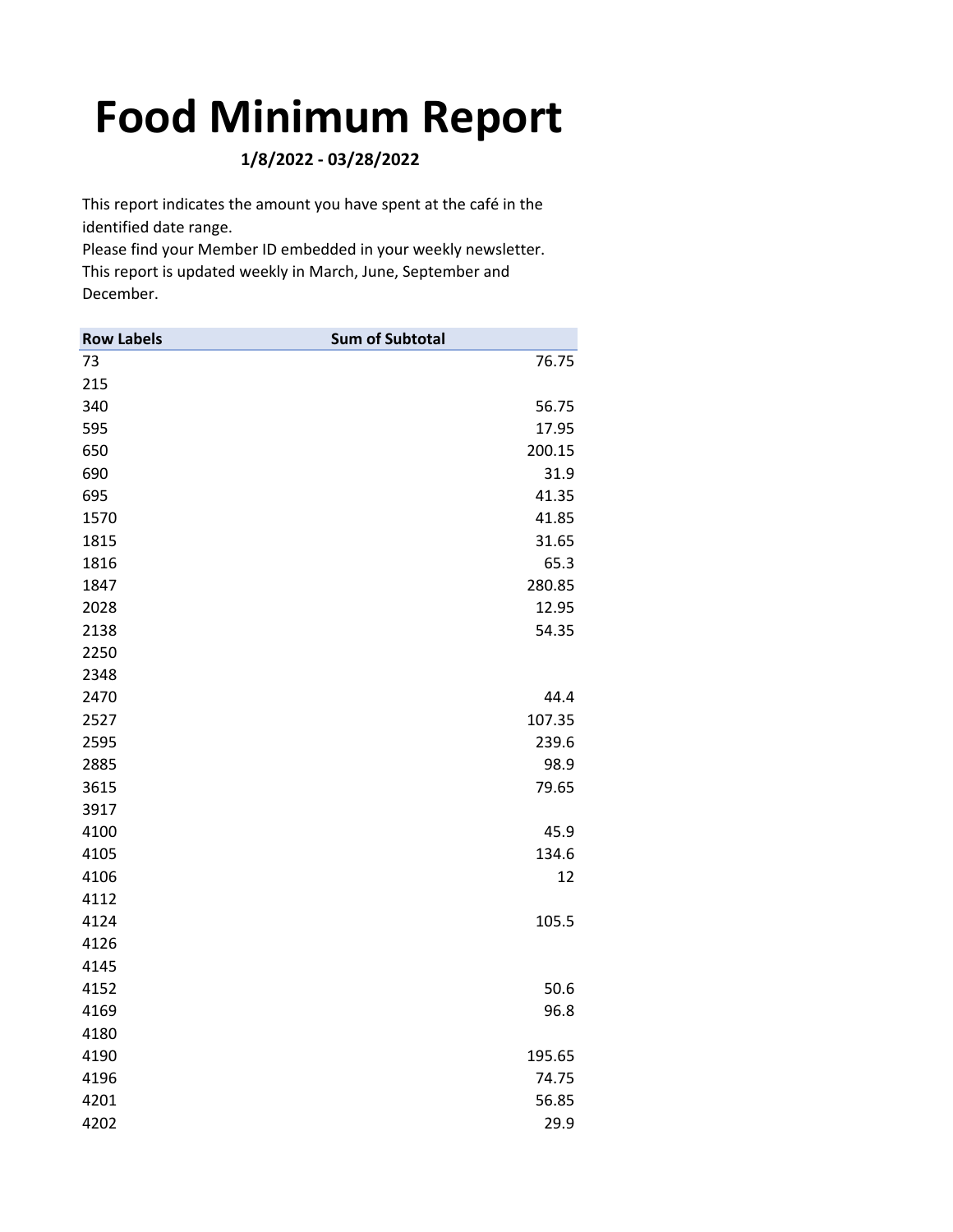| 4210 | 115.5  |
|------|--------|
| 4228 | 115.07 |
| 4234 | 93.75  |
| 4236 |        |
| 4273 |        |
| 4281 | 38.75  |
| 4290 |        |
| 4292 | 63.8   |
| 4309 | 42.4   |
| 4326 | 43.85  |
| 4377 | 50.8   |
| 4381 | 190.4  |
| 4392 |        |
| 4418 | 40.35  |
| 4428 | 220.55 |
| 4434 | 44.8   |
| 4453 | 27.9   |
| 4457 |        |
| 4458 | 277.3  |
| 4461 | 34.4   |
| 4462 | 613.4  |
| 4470 |        |
| 4472 | 116.15 |
| 4479 | 52.35  |
| 4480 |        |
| 4485 | 57.85  |
| 4489 | 93.5   |
| 4491 |        |
| 4496 | 47.85  |
| 4505 | 46.35  |
| 4514 | 24.2   |
| 4516 |        |
| 4517 | 31.9   |
| 4518 | 116.25 |
| 4519 | 66.72  |
| 4523 | 18.45  |
| 4535 | 102.65 |
| 4540 | 17.9   |
| 4542 | 57.85  |
| 4548 | 296.45 |
| 4552 | 22.5   |
| 4563 | 120.4  |
| 4564 | 77.75  |
| 4565 | 47.6   |
| 4567 |        |
| 4578 | 31.9   |
| 4580 | 15.95  |
|      |        |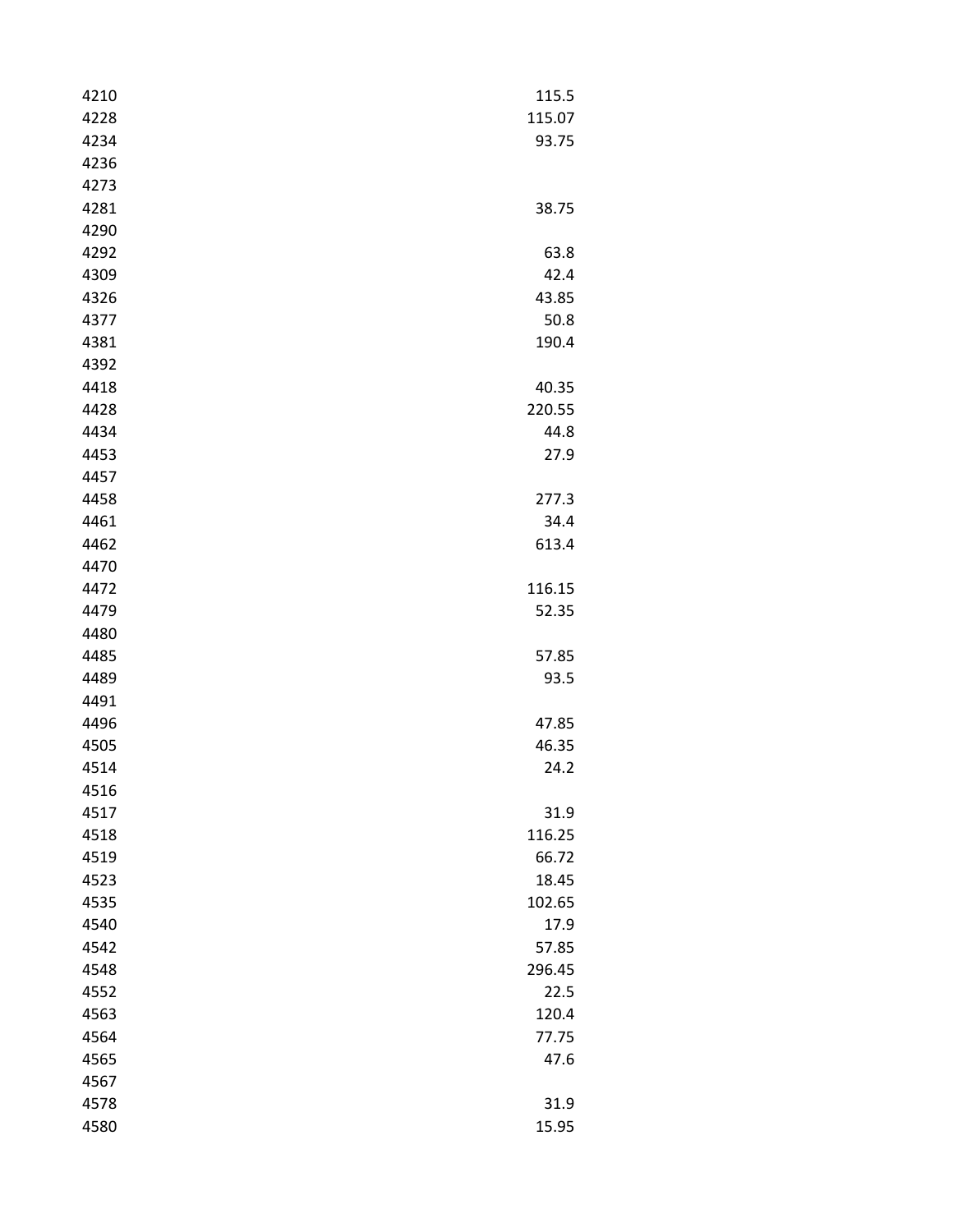| 4584 |       |
|------|-------|
| 4588 | 58.8  |
| 4590 | 65.3  |
| 4598 | 55.8  |
| 4605 | 84.67 |
| 4614 | 15.95 |
| 4627 | 139.1 |
| 4630 | 53.75 |
| 4633 | 47.85 |
| 4637 | 47.85 |
| 4641 | 82.65 |
| 4643 | 23.75 |
| 4644 | 39    |
| 4645 | 13.95 |
| 4646 | 346.3 |
| 4649 | 48.85 |
| 4650 |       |
| 4654 | 59.25 |
| 4655 | 105.7 |
| 4657 | 347.3 |
| 4661 | 44.85 |
| 4664 | 2.75  |
| 4667 |       |
| 4670 | 35.9  |
| 4677 | 168.8 |
| 4678 |       |
| 4684 |       |
| 4689 | 7.5   |
| 4690 |       |
| 4692 | 97.9  |
| 4698 |       |
| 4702 |       |
| 4703 |       |
| 4708 |       |
| 4711 |       |
| 4713 |       |
| 4718 | 75.3  |
| 4724 | 58.55 |
| 4729 |       |
| 4730 | 50.85 |
| 4734 |       |
| 4735 | 30.4  |
| 4737 | 18.7  |
| 4739 |       |
| 4743 |       |
| 4744 |       |
| 4745 | 60.8  |
|      |       |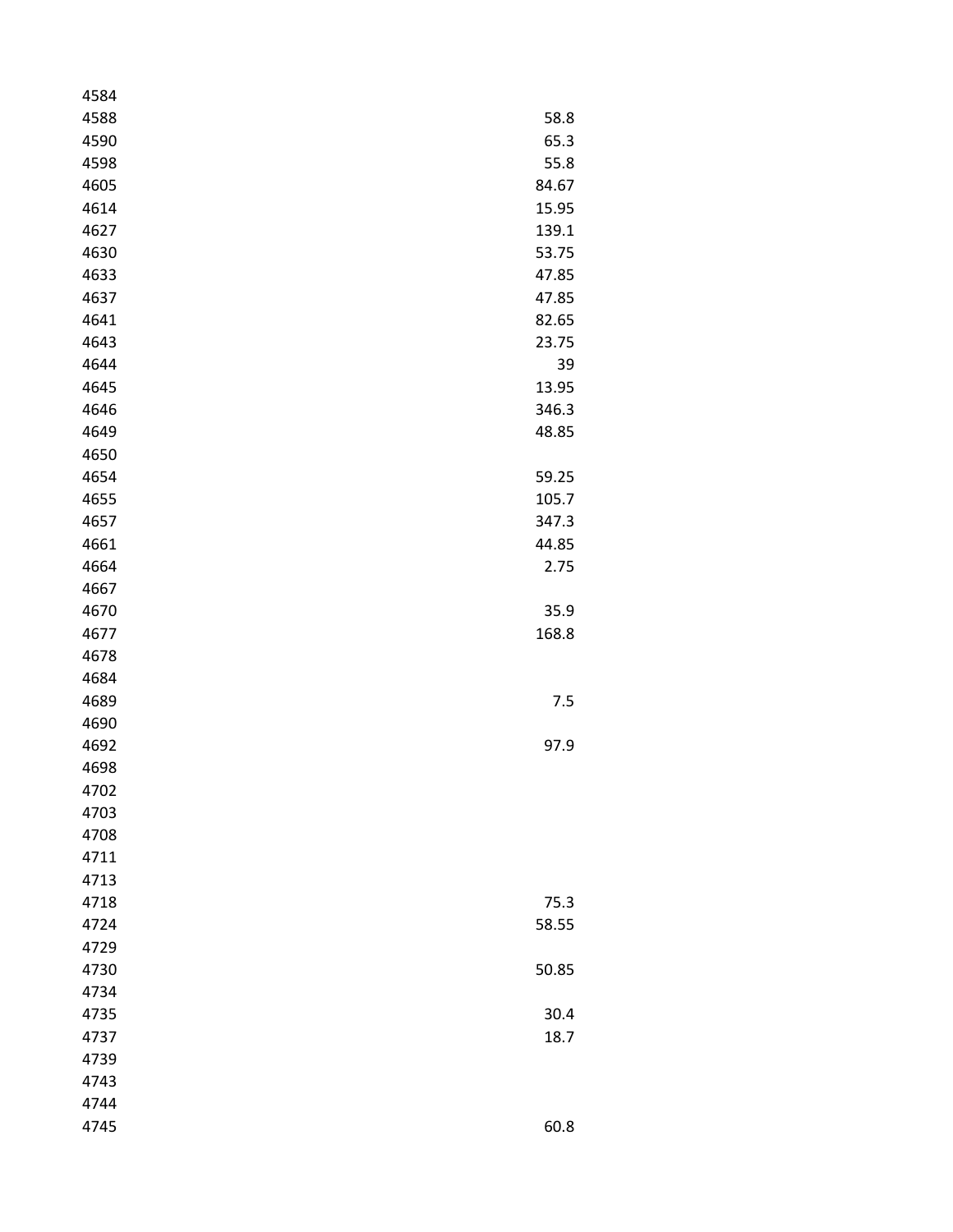| 4746 | 145.35 |
|------|--------|
| 4749 | 53.8   |
| 4752 | 52.85  |
| 4755 | 37.85  |
| 4756 |        |
| 4757 |        |
| 4761 | 78.25  |
| 4772 |        |
| 4774 | 45.85  |
| 4776 | 31.9   |
| 4780 | 62.85  |
| 4783 |        |
| 4785 | 77.8   |
| 4790 | 45.85  |
| 4796 | 45.95  |
| 4797 | 51.85  |
| 4799 | 59.8   |
| 4800 | 87.9   |
| 4805 |        |
| 4806 |        |
| 4808 | 25.95  |
| 4816 | 546.05 |
| 4822 | 42.95  |
| 4828 | 78.75  |
| 4832 | 56.05  |
| 4833 | 93.6   |
| 4835 | 57.9   |
| 4836 | 218.4  |
| 4837 |        |
| 4841 | 44.95  |
| 4846 |        |
| 4848 | 52.85  |
| 4854 |        |
| 4862 | 15.95  |
| 4869 | 48.85  |
| 4870 | 35.95  |
| 4875 | 161.05 |
| 4878 |        |
| 4882 | 128.1  |
| 4886 | 60.95  |
| 4887 |        |
| 4892 |        |
| 4895 | 137.1  |
| 4896 | 48.7   |
| 4901 | 17.95  |
| 4902 | 43.35  |
| 4903 | 30.75  |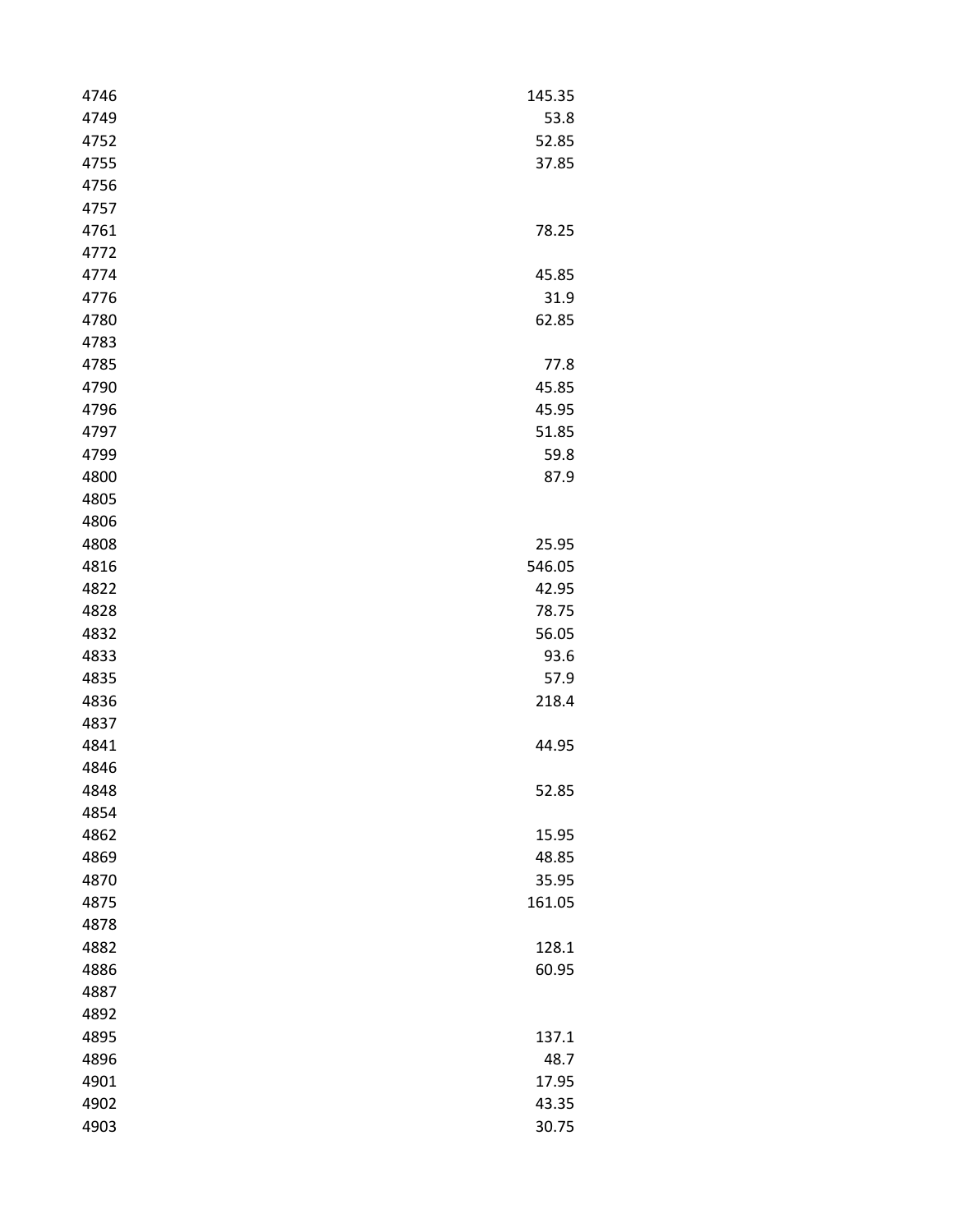| 4905 | 33.4   |
|------|--------|
| 4906 |        |
| 4908 | 23.45  |
| 4910 | 61.3   |
| 4912 | 133.8  |
| 4914 | 81.95  |
| 4915 | 43.8   |
| 4916 |        |
| 4926 |        |
| 4928 | 52.85  |
| 4932 |        |
| 4934 |        |
| 4937 | 107.65 |
| 4939 | 66.55  |
| 4944 | 136.2  |
| 4950 | 84.8   |
| 4955 |        |
| 4958 | 28.7   |
| 4961 | 32.9   |
| 4964 |        |
| 4965 | 157.15 |
| 4967 | 122.05 |
| 4968 | 47.4   |
| 4970 |        |
| 4971 | 46.6   |
| 4972 | 183.7  |
| 4982 | 25.95  |
| 4985 |        |
| 4987 |        |
| 4988 |        |
| 4990 |        |
| 4993 |        |
| 4994 | 49.8   |
| 4996 |        |
| 4997 |        |
| 4998 | 15.95  |
| 4999 | 27.75  |
| 5000 | 355.82 |
| 5003 |        |
| 5005 | 54.8   |
| 5007 | 63.3   |
| 5008 | 96.25  |
| 5011 | 41.9   |
| 5013 | 59.8   |
| 5014 | 148.1  |
| 5016 | 53.85  |
| 5017 |        |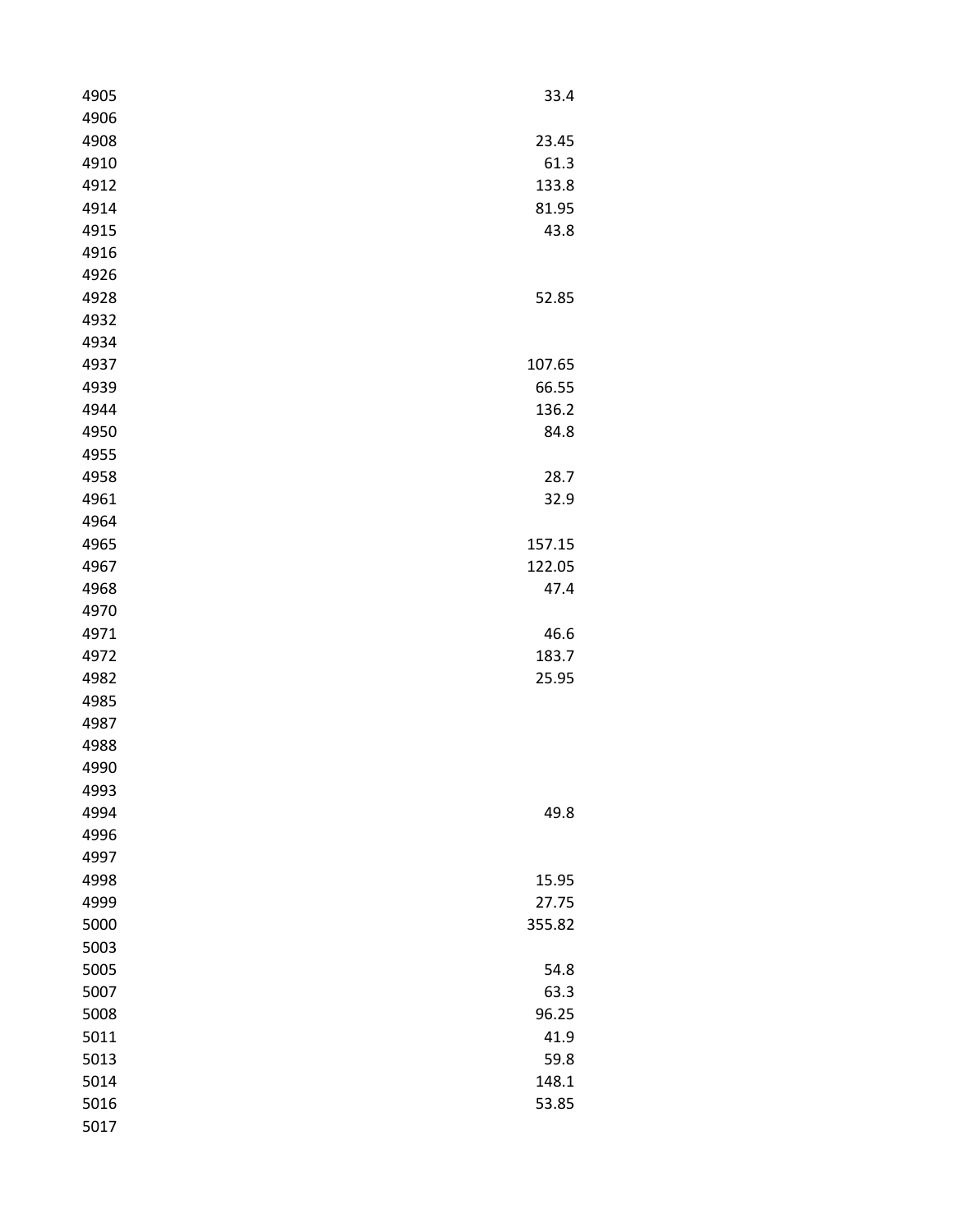| 5018 | 53.8   |
|------|--------|
| 5019 | 111.75 |
| 5020 |        |
| 5021 | 103.5  |
| 5022 | 422.7  |
| 5024 | 135.45 |
| 5025 |        |
| 5028 |        |
| 5030 | 41.8   |
| 5032 | 13.95  |
| 5034 | 38.85  |
| 5036 | 28.9   |
| 5038 |        |
| 5040 | 113.85 |
| 5041 |        |
| 5043 | 61.15  |
| 5044 | 10.95  |
| 5045 |        |
| 5046 | 10     |
| 5047 | 45.65  |
| 5048 | 16     |
| 5053 |        |
| 5054 | 5      |
| 5056 |        |
| 5057 | 175.55 |
| 5058 | 176.5  |
| 5059 |        |
| 5060 | 387.9  |
| 5061 | 32.85  |
| 5062 |        |
| 5063 |        |
| 5064 | 123.15 |
| 5066 | 66.55  |
| 5067 | 45.35  |
| 5068 | 127.35 |
| 5070 |        |
| 5072 |        |
| 5075 | 95.7   |
| 5076 |        |
| 5078 | 35.85  |
| 5079 | 22     |
| 5081 |        |
| 5083 | 45.95  |
| 5084 |        |
| 5085 | 99.35  |
| 5087 | 55.85  |
| 5089 |        |
|      |        |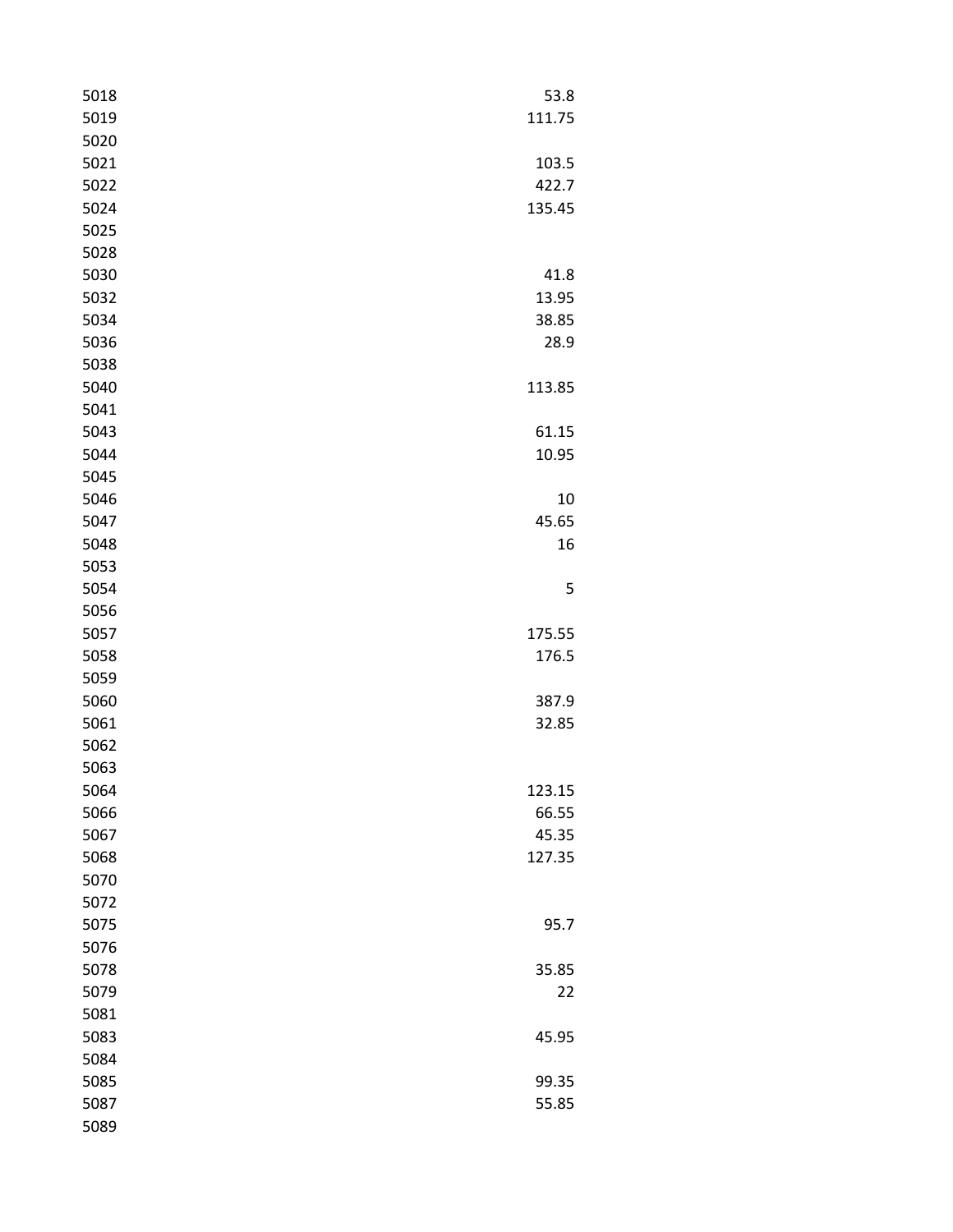| 5090 |        |
|------|--------|
| 5091 | 160.5  |
| 5092 |        |
| 5099 |        |
| 6000 | 117.7  |
| 6005 | 33.7   |
| 6006 | 53.85  |
| 6010 |        |
| 6011 | 40.85  |
| 6012 | 49.4   |
| 6013 | 17.5   |
| 6018 | 183.65 |
| 6020 | 32.9   |
| 6021 | 15.95  |
| 6022 |        |
| 6023 |        |
| 6027 | 142.6  |
| 6028 | 39.4   |
| 6030 |        |
| 6031 | 52.8   |
| 6032 |        |
| 6034 | 140.55 |
| 6035 |        |
| 6036 | 529.7  |
| 6037 | 122.6  |
| 6039 | 500.55 |
| 6041 | 172.1  |
| 6042 | 11     |
| 6043 | 116.7  |
| 6044 | 37.15  |
| 6045 | 32.85  |
| 6047 |        |
| 6048 | 27.65  |
| 6051 | 139.9  |
| 6052 | 113    |
| 6054 | 205.65 |
| 6055 | 253.75 |
| 6056 | 72.75  |
| 6061 | 27.9   |
| 6063 | 170.4  |
| 6064 |        |
| 6066 |        |
| 6067 |        |
| 6068 |        |
| 6069 | 125.6  |
| 6070 |        |
| 6073 | 35.95  |
|      |        |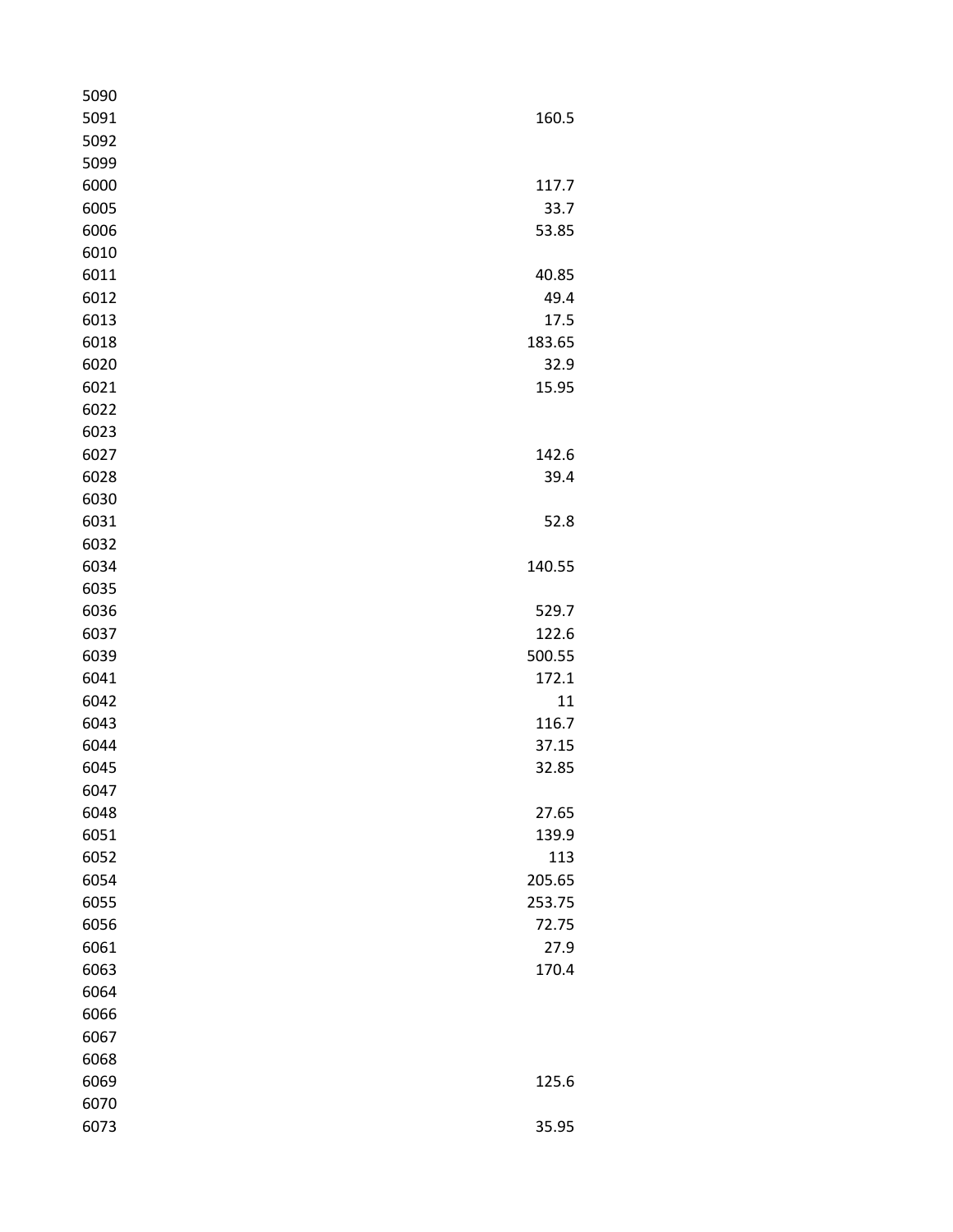| 6074 |        |
|------|--------|
| 6075 | 127.75 |
| 6077 | 239.95 |
| 6080 | 80.3   |
| 6081 | 90.25  |
| 6082 |        |
| 6083 | 98.7   |
| 6084 |        |
| 6085 | 80.75  |
| 6086 | 153.6  |
| 6087 | 75.1   |
| 6088 |        |
| 6089 | 141.9  |
| 6090 | 43.45  |
| 6091 | 205.8  |
| 6092 | 256.6  |
| 6093 |        |
| 6098 | 64.75  |
| 6099 | 19.95  |
| 6101 | 46.15  |
| 6102 |        |
| 6103 | 39.9   |
| 6104 | 254.55 |
| 6105 | 56     |
| 6106 |        |
| 6107 | 28.15  |
| 6108 | 46.8   |
| 6109 |        |
| 6110 | 20     |
| 6111 | 36.4   |
| 6112 | 325.8  |
| 6114 | 74.6   |
| 6116 | 61.8   |
| 6117 | 81.8   |
| 6119 |        |
| 6120 | 55.17  |
| 6121 | 438.3  |
| 6122 | 292.9  |
| 6123 |        |
| 6124 | 12.5   |
| 6125 | 835.5  |
| 6126 | 313.1  |
| 6127 | 100.45 |
| 6128 | 234.95 |
| 6129 | 162.5  |
| 6130 | 44.6   |
| 6132 | 149.45 |
|      |        |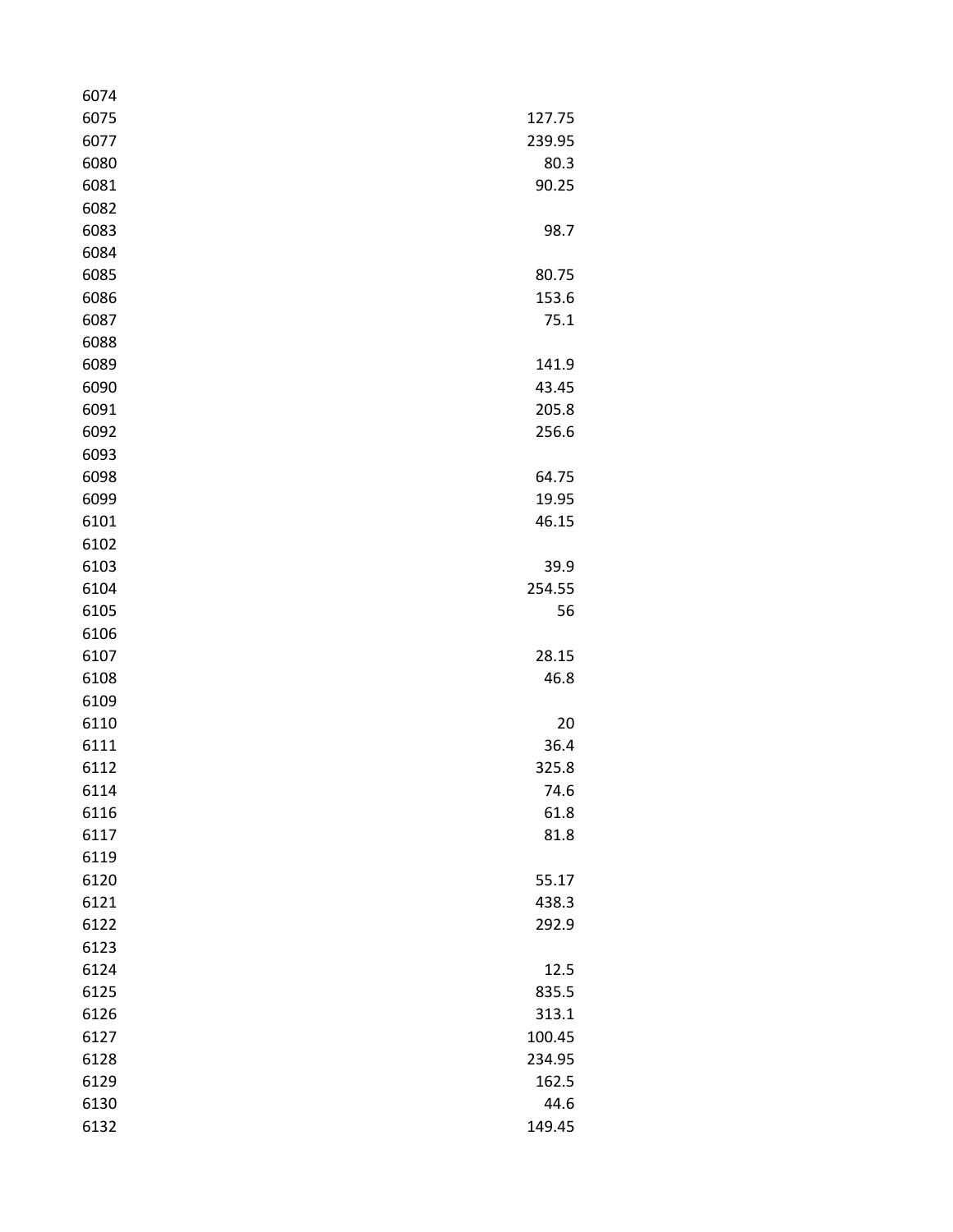| 6133 | 30.95  |
|------|--------|
| 6134 | 88.6   |
| 6135 | 66.6   |
| 6136 | 64.4   |
| 6137 | 74.75  |
| 6138 | 37.9   |
| 6139 | 41.75  |
| 6140 | 102.9  |
| 6141 | 94.85  |
| 6142 | 103.55 |
| 6143 | 18.95  |
| 6144 | 76.2   |
| 6145 | 180.1  |
| 6146 | 53.8   |
| 6147 | 24.5   |
| 6148 | 126.85 |
| 6149 |        |
| 6150 | 186.55 |
| 6151 | 60.6   |
| 6152 | 20.95  |
| 6153 | 26.95  |
| 6154 |        |
| 6155 | 56.7   |
| 6156 | 16.75  |
| 6157 | 10.5   |
| 6158 | 271.25 |
| 6159 | 29.4   |
| 6160 |        |
| 6162 | 323.15 |
| 6163 | 178.12 |
| 6164 | 275.75 |
| 6166 | 122.95 |
| 6167 | 200.75 |
| 6168 |        |
| 6169 | 131.4  |
| 6170 | 78.9   |
| 6171 |        |
| 6172 | 211.85 |
| 6173 |        |
| 6174 | 102.15 |
| 6175 | 120.25 |
| 6176 | 102.7  |
| 6177 | 16.7   |
| 6178 | 38.4   |
| 6179 |        |
| 6180 | 18.7   |
| 6181 | 138.65 |
|      |        |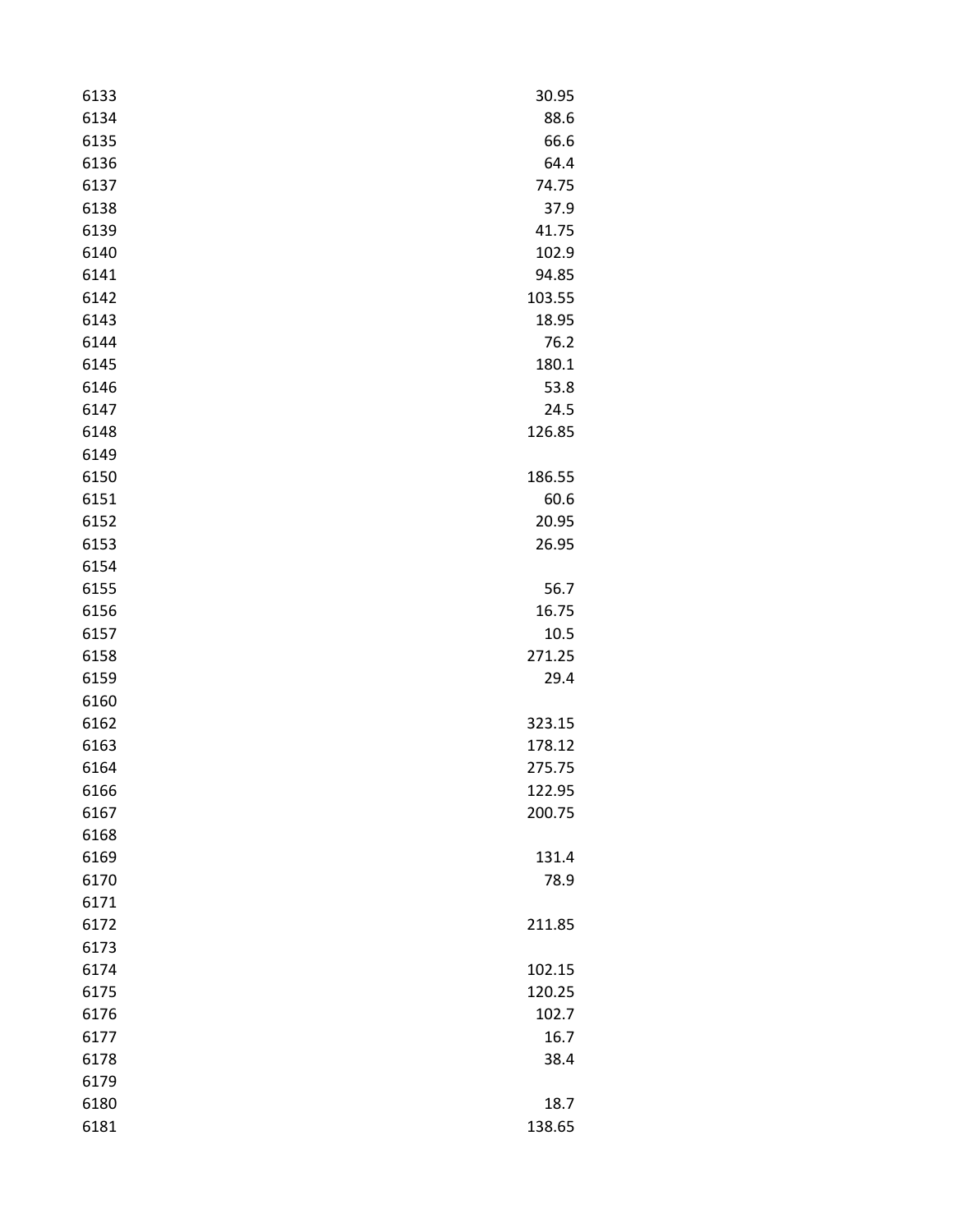| 95.35<br>128.85<br>206.25<br>98.3<br>59.25<br>90.95<br>5.95<br>117.45<br>224.65<br>33.9<br>81.25<br>133.45<br>35.85<br>63.85<br>91.5<br>218.55<br>642<br>10<br>162.2<br>51.8<br>59.8<br>232.2<br>57.4<br>29.9<br>293.1<br>55.9<br>104.3<br>65.4<br>174.75<br>359.3<br>182.7<br>113.05<br>144.25<br>118.6<br>192.85<br>457.5 | 6182 | 27.45 |
|-----------------------------------------------------------------------------------------------------------------------------------------------------------------------------------------------------------------------------------------------------------------------------------------------------------------------------|------|-------|
|                                                                                                                                                                                                                                                                                                                             | 6184 |       |
|                                                                                                                                                                                                                                                                                                                             | 6185 |       |
|                                                                                                                                                                                                                                                                                                                             | 6186 |       |
|                                                                                                                                                                                                                                                                                                                             | 6187 |       |
|                                                                                                                                                                                                                                                                                                                             | 6188 |       |
|                                                                                                                                                                                                                                                                                                                             | 6189 |       |
|                                                                                                                                                                                                                                                                                                                             | 6191 |       |
|                                                                                                                                                                                                                                                                                                                             | 6192 |       |
|                                                                                                                                                                                                                                                                                                                             | 6193 |       |
|                                                                                                                                                                                                                                                                                                                             | 6194 |       |
|                                                                                                                                                                                                                                                                                                                             | 6195 |       |
|                                                                                                                                                                                                                                                                                                                             | 6196 |       |
|                                                                                                                                                                                                                                                                                                                             | 6197 |       |
|                                                                                                                                                                                                                                                                                                                             | 6198 |       |
|                                                                                                                                                                                                                                                                                                                             | 6199 |       |
|                                                                                                                                                                                                                                                                                                                             | 6200 |       |
|                                                                                                                                                                                                                                                                                                                             | 6201 |       |
|                                                                                                                                                                                                                                                                                                                             | 6202 |       |
|                                                                                                                                                                                                                                                                                                                             | 6203 |       |
|                                                                                                                                                                                                                                                                                                                             | 6204 |       |
|                                                                                                                                                                                                                                                                                                                             | 6205 |       |
|                                                                                                                                                                                                                                                                                                                             | 6207 |       |
|                                                                                                                                                                                                                                                                                                                             | 6208 |       |
|                                                                                                                                                                                                                                                                                                                             | 6209 |       |
|                                                                                                                                                                                                                                                                                                                             | 6210 |       |
|                                                                                                                                                                                                                                                                                                                             | 6211 |       |
|                                                                                                                                                                                                                                                                                                                             | 6212 |       |
|                                                                                                                                                                                                                                                                                                                             | 6213 |       |
|                                                                                                                                                                                                                                                                                                                             | 6214 |       |
|                                                                                                                                                                                                                                                                                                                             | 6215 |       |
|                                                                                                                                                                                                                                                                                                                             | 6216 |       |
|                                                                                                                                                                                                                                                                                                                             | 6217 |       |
|                                                                                                                                                                                                                                                                                                                             | 6218 |       |
|                                                                                                                                                                                                                                                                                                                             | 6219 |       |
|                                                                                                                                                                                                                                                                                                                             | 6220 |       |
|                                                                                                                                                                                                                                                                                                                             | 6221 |       |
|                                                                                                                                                                                                                                                                                                                             | 6222 |       |
|                                                                                                                                                                                                                                                                                                                             | 6223 |       |
|                                                                                                                                                                                                                                                                                                                             | 6224 |       |
|                                                                                                                                                                                                                                                                                                                             | 6225 |       |
|                                                                                                                                                                                                                                                                                                                             | 6226 |       |
|                                                                                                                                                                                                                                                                                                                             | 6227 |       |
|                                                                                                                                                                                                                                                                                                                             | 6228 |       |
|                                                                                                                                                                                                                                                                                                                             | 6229 |       |
|                                                                                                                                                                                                                                                                                                                             | 6230 |       |
|                                                                                                                                                                                                                                                                                                                             | 6231 | 179.6 |